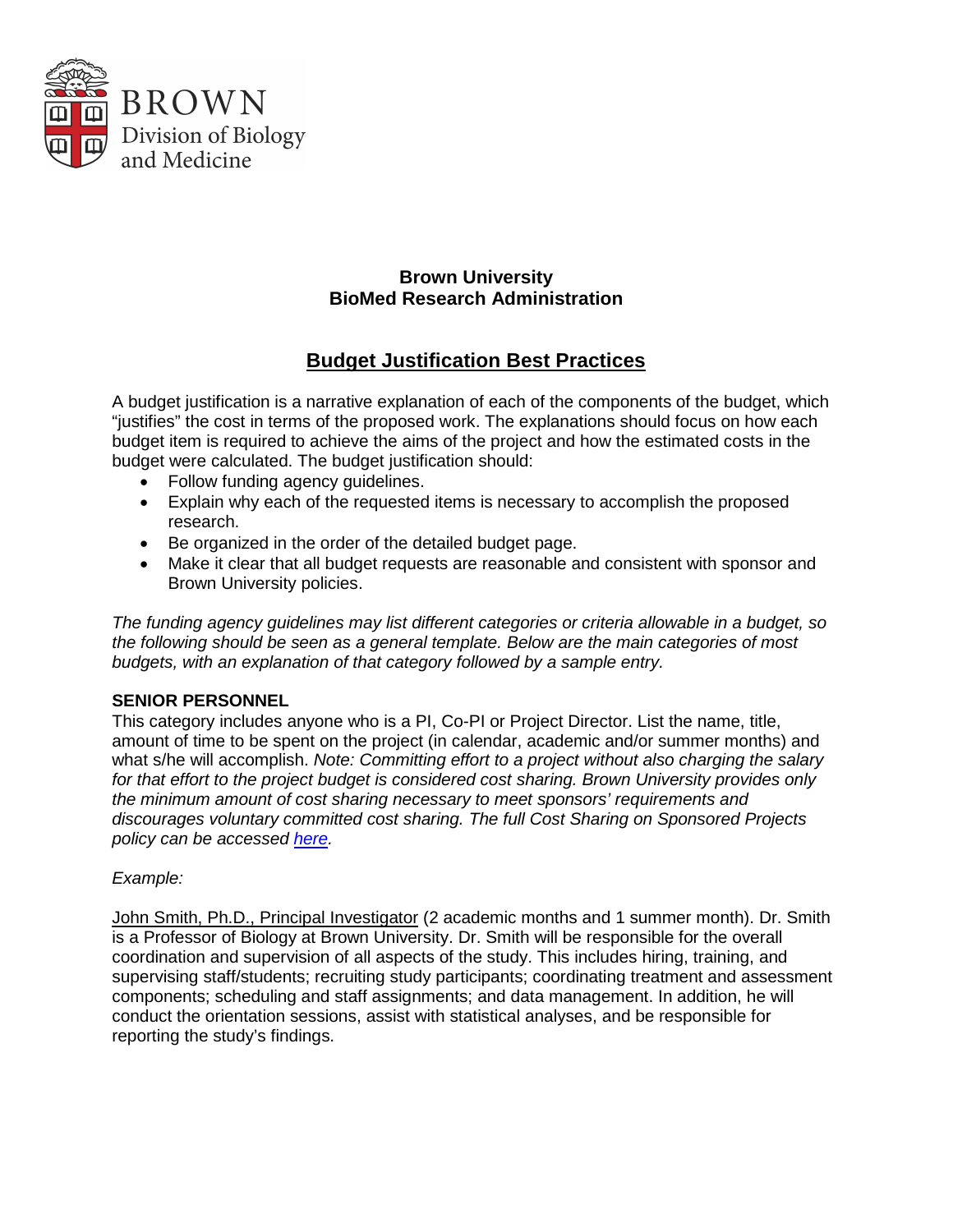Jane Doe, Ph.D., Co-Investigator (2 calendar months). Dr. Doe is an Associate Professor of Psychiatry and Human Behavior (Research) at Brown University. Dr. Doe will be responsible for the collection and analyses of the fecal materials. She will also assist in manuscript preparation.

#### **OTHER PERSONNEL**

Common personnel types budgeted include Postdoctoral Associates, Graduate Student Research Assistants, Undergraduate Research Assistants and Research Technicians. When known, list the name, title, amount of time to be spent on the project (in calendar, academic and/or summer months) and what s/he will accomplish.

## *Example:*

Michael Johnson, Ph.D., Post Doctoral Associate (12 calendar months). Dr. Johnson will coordinate the day-to-day management of the study, assist in assessments, be responsible for data entry of all treatment-related data (i.e., scheduling and conducting weights, attendance, self-monitoring), and serve as an interventionist.

TBN Project Coordinator (6 Calendar Months).This individual will assist with recruitment, assessments, and serve as an interventionist. Additionally this person will aid with preliminary data analyses and manuscript preparation.

TBN Research Assistant (12 Calendar Months).This individual will assist with recruitment, ordering supplies and intervention materials, assessments, collection of dietary data, daily management of study data, and scoring and data entry of assessments.

## **OTHER SIGNIFICANT CONTRIBUTORS**

Other significant contributors (OSC) are individuals who have committed to contribute to the scientific development or execution of the project, but are not committing any specified measurable effort (i.e., person months) to the project. If no salary is being requested, do not quantify the amount of time and effort that will be spent as this would constitute an effort commitment and therefore be considered cost sharing.

#### **CONSULTANTS**

Provide the consultants name, institution and an explanation of the area of expertise the consultant will provide to the project. If a consulting fee is to be paid, explain how it was calculated (i.e., \$X/day x # of days). The rate may be calculated on an hourly or daily basis, or may be based on completion of a task or milestone. Obtain a letter from each consultant indicating his/her willingness to act as a consultant to the project.

## **FRINGE BENEFITS**

Fringe benefits can change yearly, and should be confirmed before submitting your budget. Current Brown University fringe benefit rates can be accessed [here.](https://www.brown.edu/about/administration/policies/fringe-benefit-rates)

#### **EQUIPMENT**

Equipment is defined as a single item that has a useful life of more than one year and a unit cost of at least \$5,000. However, if an item consists of parts that are only functional when assembled, that is considered one item. Specify the type of equipment, and if known, the model and vendor name. Explain how this equipment will be used in the project and why it is necessary to purchase equipment dedicated to this project rather than use shared resources. If possible, provide a vendor quote. If a quote is not available, indicate how the amount budgeted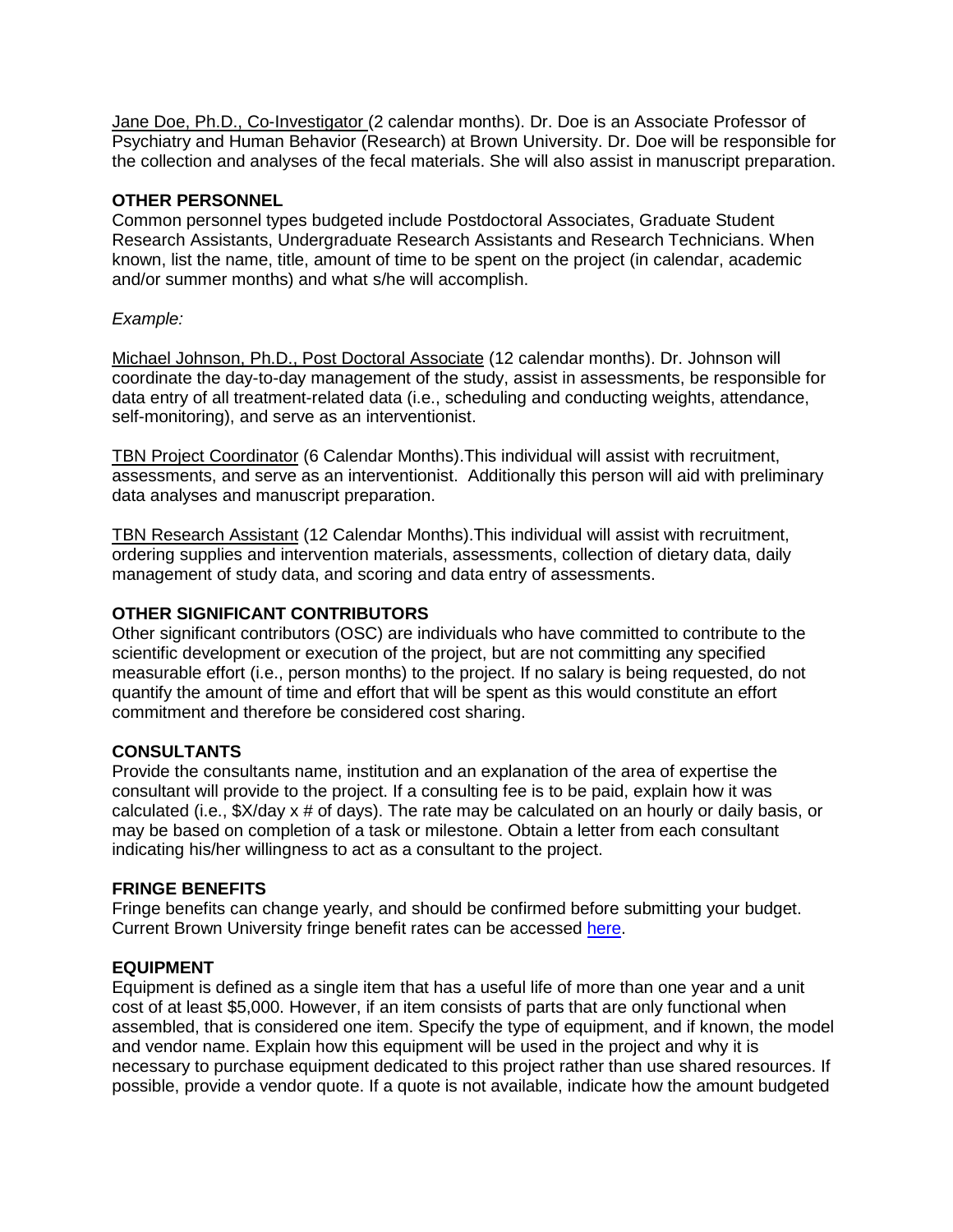was determined (i.e., website price list, prices from University purchasing contracts, etc.). Equipment is excluded from Facilities and Administrative Cost Base.

## *Example:*

Funds are requested to purchase three Biologs (\$7,150 each). These are ambulatory physiological data recorders with multiple channels that will be used to record mothers' heart rate (RSA), activity level, and electrodermal activity (e.g., skin conductance). Recorded data is compactly stored on a removable memory card. When recording is complete, the card is inserted into a card reader which is connected to a PC through a serial port. Three Biologs are needed because there are several periods when assessment points overlap ( e.g., parental interviews, 6 months laboratory visits, 6 months home visits), and dedicated equipment for each type of visit will ease scheduling demands.

## **TRAVEL**

When possible, list "who, what, when, where and why." Organize travel costs separately for domestic vs. international travel. Explain how the costs were estimated (i.e., \$X roundtrip airfare + \$Y lodging for # of nights, + \$Z per diem for # of days). Airfare must be coach class and, if paid by a federal grant, booked on a US carrier whenever possible.

## *Example:*

Domestic Travel - \$Amount Support is requested for Dr. PI and Dr. Co-PI to attend the American Society for Cell Biology Association conference in year 3 to share results. This estimate is based on \$500 airfare per person, \$185 hotel per night per person for four nights, and standard per diem rates used by Brown University.

Foreign Travel - \$Amount support is requested for Dr. PI to travel to Costa Rica to collect data from La Selva Biological Station. This estimate is based on \$1,500 airfare, \$110 hotel per night for 20 nights, and standard per diem rates used by Brown University.

## **PARTICIPANT/TRAINEE SUPPORT COSTS**

Participant support costs are direct costs for items such as stipends or subsistence allowances, travel allowances and registration fees paid to or on behalf of participants or trainees (but not employees) in connection with meetings, conferences, symposia or training projects. *NSF REU costs are budgeted in this category.* 

*Unless stated in the FOA this section should be left blank for NIH research grant applications.*

## **OTHER DIRECT COSTS**

Other direct costs can only be charged to a grant if they can be readily and specifically identified with that particular project and comply with the funding agency's program guidelines. Costs that are essential to the project's research and which will be used solely for the project may be budgeted with proper justification. Always explain why purchases are essential to the project's aims and dedicated only to research on this project, and explain how the costs were calculated. Though different grant mechanisms allow or disallow various other direct costs, typical allowable other direct costs include the following:

- Materials and supplies  $-$  An estimated supply budget of  $\sim$ 12K-15K/year for each FTE *may be* reasonable. This amount will vary depending on the nature of the research proposed. Animal intensive studies and studies involving human subjects tend to be more costly.
- Publication costs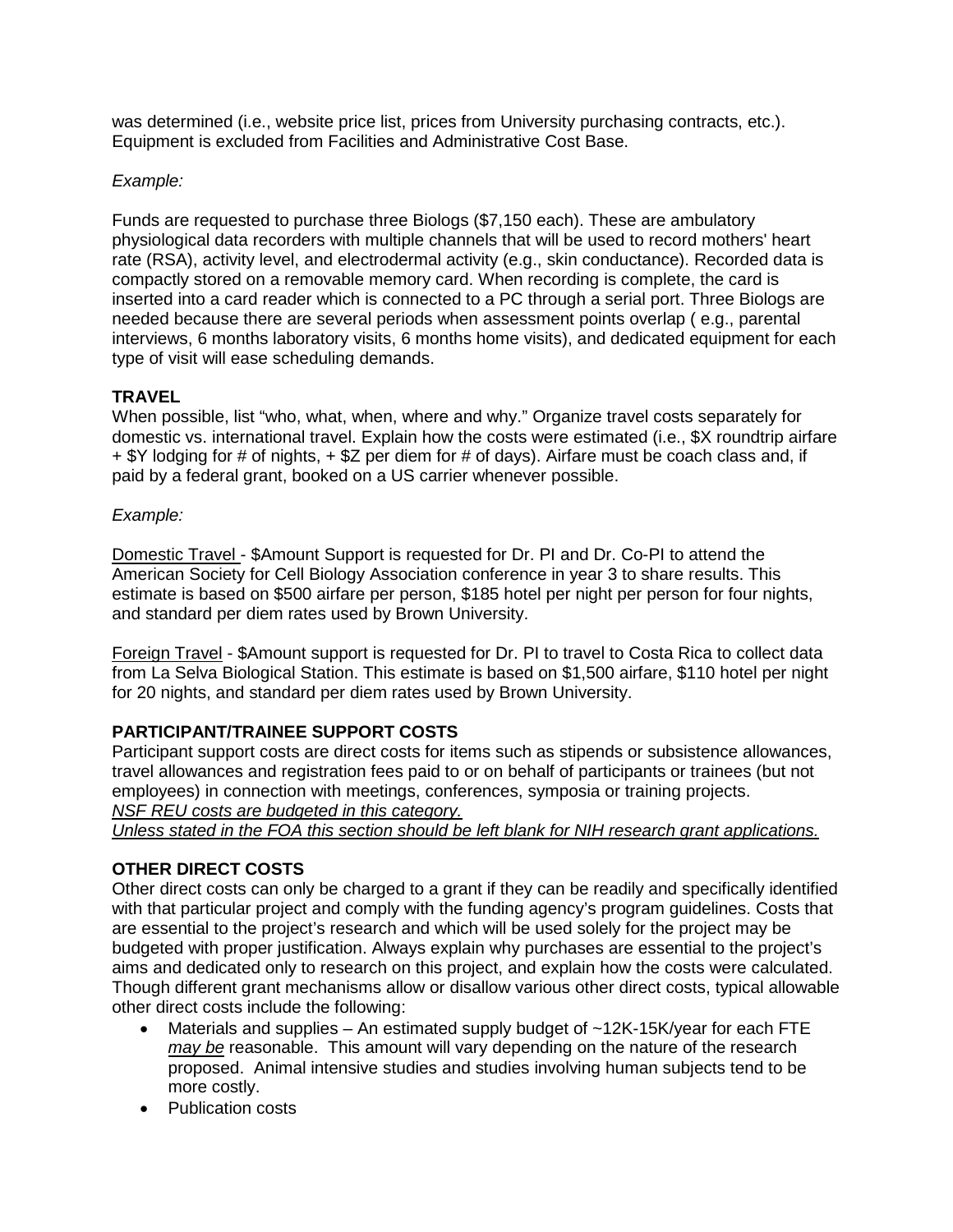- Animal purchase and care costs
- Equipment maintenance expenses
- Fees-for-service, such as commercial lab tests
- Graduate Research Assistant Tuition and Fee

Costs that are normally considered facility & administrative (indirect) costs include: office supplies, personal computers, books and subscriptions, memberships, local phones and cell phones, postage and FedEx, parking, printing and photocopying. However, if any of these costs are essential to the project's research, are allocable and will be used solely for the project, then they may be budgeted when listed in the budget with proper justification

#### *Examples:*

Materials and Supplies – Laboratory supplies including chemicals, glassware and disposables are required for processing the samples collected. Total cost for supplies each year is estimated at \$1,500.

Publications – We request funds to cover the costs associated with publication charges. We anticipate publishing 2 papers per year, at an average cost of \$1,000 each. This expense will be \$2,000 per year.

## **SUBRECIPIENT (CONSORTIUM) COSTS**

A subaward or subcontract (sometimes called a consortium agreement) is required when a third party (the subrecipient) will be responsible for execution of a portion of the project work. When the Brown University budget includes funding for subrecipient(s), the Brown budget justification should state the name(s) of the subrecipient organization(s) and include a brief justification for subcontracting to each entity by explaining the project goals involved in their work. The specific items in the subrecipient budget(s) should not be explained here. The budget and budget justification from each subrecipient should be included in the proposal, separately from Brown's budget and justification.

#### *Example:*

MIT will carry out the IPB test and ProtoExist2 ASIC design and is expected to need \$35,000 each year. Please see MIT budget and justification for details.

UCSD will design and build the Gondola pointing system, starting in year two and is expected to need \$20,000 per year. Please see UCSD budget and justification for details.

## **FACILITIES AND ADMINISTRATIVE COSTS**

The budget justification should include a statement about the F&A cost rate (also referred to as indirect costs or overhead) that has been applied to the budget. For proposals to federal agencies, state that the F&A costs included in the budget are based on Brown University's negotiated F&A cost rate agreement, and provide the effective date of the agreement. For corporate or non-profit organizations, it is likely that the sponsor will specify the indirect cost rate that is allowed.